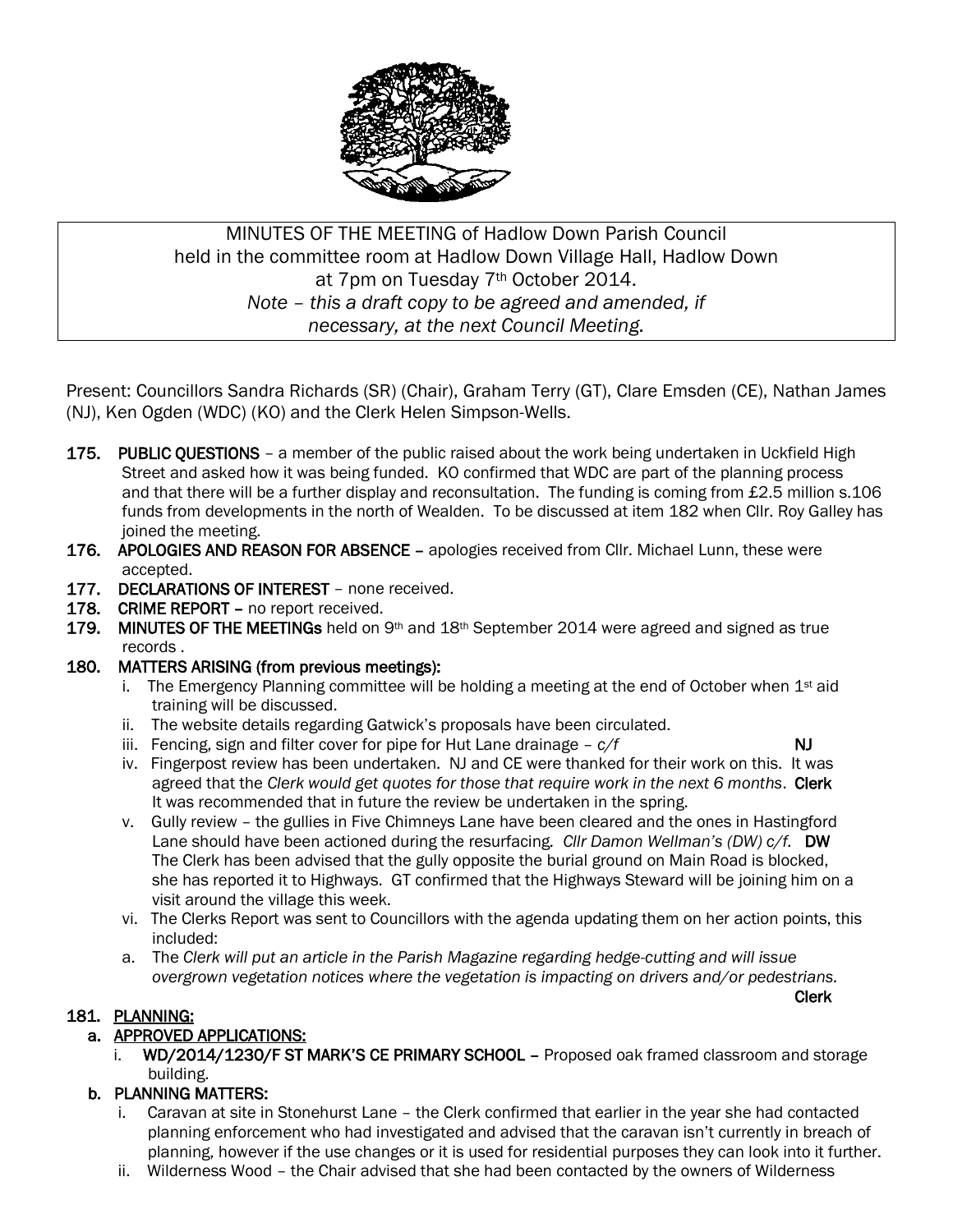Wood regarding their plans for the site. She had encouraged them to speak to their neighbours about their plans. It was agreed that the *Chair would contact the owners confirming that the PC would be willing to have an 'information- gathering' meeting at the wood*. SR

- 182. REPORTS FROM CLLR. ROY GALLEY, ESCC & CLLR. KEN OGDEN WDC Cllr. Ken Ogden advised that on 23<sup>rd</sup> October a planning application for 160 houses and SANGs in Crowborough is being discussed. If this application fails there is an application for 1000 homes in Uckfield with SANGs on the opposite side of the bypass. If this also fails £5 million will be used to create a dog walking area. WDC is currently adopting areas for SANGs.
- Cllr. Roy Galley (ESCC) (RG) joined the meeting.

 RG advised that a new president has been elected for the European Union who is unhappy with the way the EU directive on wildlife and habitats has been used and may roll it back. If Pine Grove at Crowborough is used for housing they will also need SANGs.

 Cllr. Roy Galley updated the Parish Council (PC) on ESCC's Killed and Seriously Injured initiative. Wealden has a higher than national average record and is the 6<sup>th</sup> worst district. They are working to take action to improve this.

 RG confirmed that there had been a consultation regarding the Highways improvements in Uckfield Town Centre. The Chair allowed a member of the public to be involved in the discussions on this item. Concern was expressed on the impact the work was having to traders, the number of parking spaces being taken from the High Street, the new disabled parking spaces which are too far away for blue badge holders to walk to the High Street and that consideration was given to knocking down a school to allow a new road and to encourage nationwide stores. The High Street may be closed for 30 weeks during the main phase of work. RG advised that the pavements would be wider with trees planted. It was agreed that the PC would write to Rupert Clubb at ESCC to express their concerns, *Clerk to forward draft to Councillors before it is sent.* **Clerk** 

 RG advised that they had consulted about a new road however there wasn't sufficient support for it so they are redeveloping the town centre. The PC felt that the new station car park would help alleviate the pressure on Luxford car park. *The Clerk will arrange for the Uckfield petition to go on the website and in the Parish Magazine.* Clerk

 RG confirmed that if the £2.5 million isn't used by a certain date it will be returned to the developers. RG advised that the remedial work in Hastingford Lane is due to be started soon, the PC confirmed that the drainage work in Waghorns Lane still hasn't been done.

183. BANK RECONCILIATION: -for 26 September 2014 was agreed and signed. It was also signed by a non-signatory for the quarterly control.

#### 184. OTHER FINANCE MATTERS :

- i. The payment to Printmonger Media  $£75.00$  for printing of the newsletter, that was signed at the 9<sup>th</sup> September meeting was ratified at this meeting.
- ii. Signatory for bank account the Clerk confirmed that Barclays hadn't received the forms, new forms to be signed at the next meeting.
- iii. The Clerk confirmed that the second precept payment had now been received.
- iv. The external audit has now been completed, the auditor has advised that in their opinion the information in the annual return is in accordance with proper practices and no matters have come to their attention giving cause for concern that relevant legislation and regulatory requirements have not been met. The return is currently displayed on the noticeboards.
- 185. NEW COMMUNITY CENTRE GT updated the PC on the last committee meeting. There is evidence of bats in the pavilion. 2 draws have been undertaken for the Hadlow Down Lottery and feedback from the public meeting will be available soon. The plans aren't available yet and there isn't a date for when they will be. The committee's next meeting is on 13th November.

 Councillors had been copied in on correspondence from a resident regarding the disposal of the village hall. The resident presumed that the PC were being involved in discussions with the committee over this and asked for the village to be informed of any decision prior to the planning application for the new centre.

 The resident also advised that the business plan and minutes from the public meeting aren't yet on the HDCC website. The PC confirmed that any decision regarding the hall would have appeared in the PC's minutes.

 The chair allowed the member of the public to comment on this item. The chair confirmed that the land the hall stands on belongs to the PC so when it is vacated the hall will pass to the PC. It was agreed that the *Clerk would write to the secretary of the committee asking for the minutes to appear on their website.*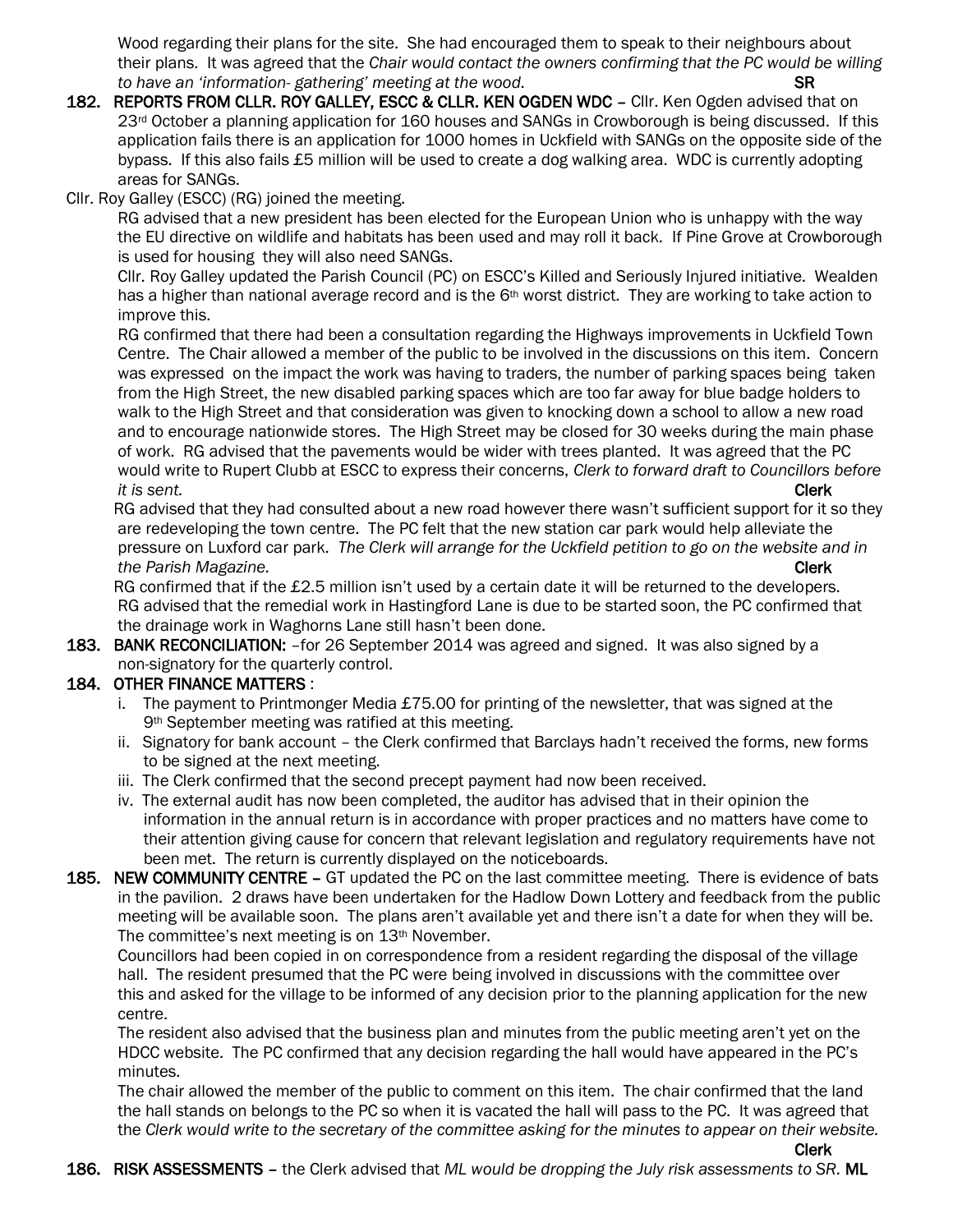SR had completed a risk assessment in September, she confirmed that the tape on the zip wire has been rectified and she will check whether the splinters on the log have now been rubbed down as the Playing Field committee have recently been undertaking work on the equipment.

- 187. STANDING ORDERS these were adopted by the PC.
- 188. COMPLAINTS PROCEDURE this was adopted by the PC.

#### 189. HIGHWAYS MATTERS:

 i. SLR meeting – the Clerk was thanked for attending the meeting and taking the minutes which had been copied to Councillors. Highways had confirmed that the gully at the junction of Waghorns and Brick Kiln Lanes' junction is due to be cleared and they will ensure that the outflow works. A full survey has been undertaken of the drainage between School Lane and Nashes Farm, the gullies are due to be replaced and other repair work is scheduled. Concern was expressed over the verge cutting and the Highways Steward will check for any visibility problems at junctions. Problems highlighted by the PC with Criers Lane have been passed to the internal drainage team to action, the surface is due to be jet patched before or, during the winter.

 Highways have been given a copy of the PC's gully review, this will be raised with the Highways Liaison officer's manager to see what action can be taken. Temporary pot-hole repairs should have a 't' on them and will be re-done at a later date, all others should be cut out unless they have been jet patched. One of the raised sections of carriageway created following South East Water's work on the A272 has been rectified, the Highways steward will see if further work is required. The A272 from Tinkers Lane to the junction with the A267 will be resurfaced for 5 days from 10<sup>th</sup> November. Concern was expressed over the clearance of gullies where the debris was placed on the upside and would therefore drain directly back into the gully.

 Concern was expressed by the PC that gullies are still not being cleared. *SR to send RG a copy of her email to the Head of Highways so that he can also write to him and find out what gullies have been cleared.* SR/RG

- ii. Parking in School Lane correspondence had been received regarding vehicles parking on the pavement at the top of School Lane thereby making it difficult for pedestrians to get past, the Clerk has written to the PCSO to highlight the problem.
- 190. COMMUNITY PLAN meeting to be held in October. A member of the committee has walked all of the footpaths and has detailed where there are problems, the Clerk has sent these to the Rights of Way team who have suggested that a volunteer group be set up. Due to the issues over insurance it was proposed to liaise with landowners over the work that needs to be done.
- 191. PLAY AREA INSPECTION the Clerk confirmed that RoSPA are satisfied with the repairs that have been undertaken by the Playing Field committee. The PC signed off the committee's report and thanked them for the work they have done.
- 192. SCHEME OF DELEGATION this was adopted by the PC.

#### 193. REPORTS FROM COUNCILLORS (COUNCIL MATTERS AND OUTSIDE BODIES):

- i. Cllr. Nathan James advised that the PCSO has confirmed that he can attend the bonfire night, NJ will liaise with him over timings. The Clerk has requested a copy of the risk assessment for the event. NJ is attending the ESCC resilience fayre and has booked an Emergency Planning committee meeting. At the playing field committee meeting it was requested that representatives from the committee, the HDCC and the Village Hall committee have a meeting with the PC, *the Clerk will organize and ask for agenda items.* Clerk
- ii. Cllr. Clare Emsden confirmed that she had received a report from the Rights of Way team. A resident has written about the lack of rights of way notices at Woodlands Farm and Waste Wood. The Clerk has raised this with the Rights of Way team.
- iii. Cllr. Graham Terry advised that there was a Village Hall committee meeting this week.

#### 194. CLERK'S MATTERS:

- i. The Clerks hours were agreed and signed.
- 195. ACCOUNTS FOR PAYMENT: the following payments were agreed and cheques were signed:
	- i. Helen Simpson-Wells. Salary £756.95 includes £19.35 mileage and £3.50 expenses, £620 already paid by standing order, therefore cheque raised for £136.95.
	- ii. G.S. Osborne £1200.00 grass cutting at playing field paid under the power given in the Open Spaces Act 1906 s.10.
	- iii. Viking £161.94 stationery
	- iv. Greencare Plus £216.00 burial ground wall
	- v. Compact Cutting £372.00 Burial ground and play area maintenance.
	- vi. PKF Littlejohn £240.00 external audit
	- vii. SSALC Limited £72.00 Chairs Networking Day